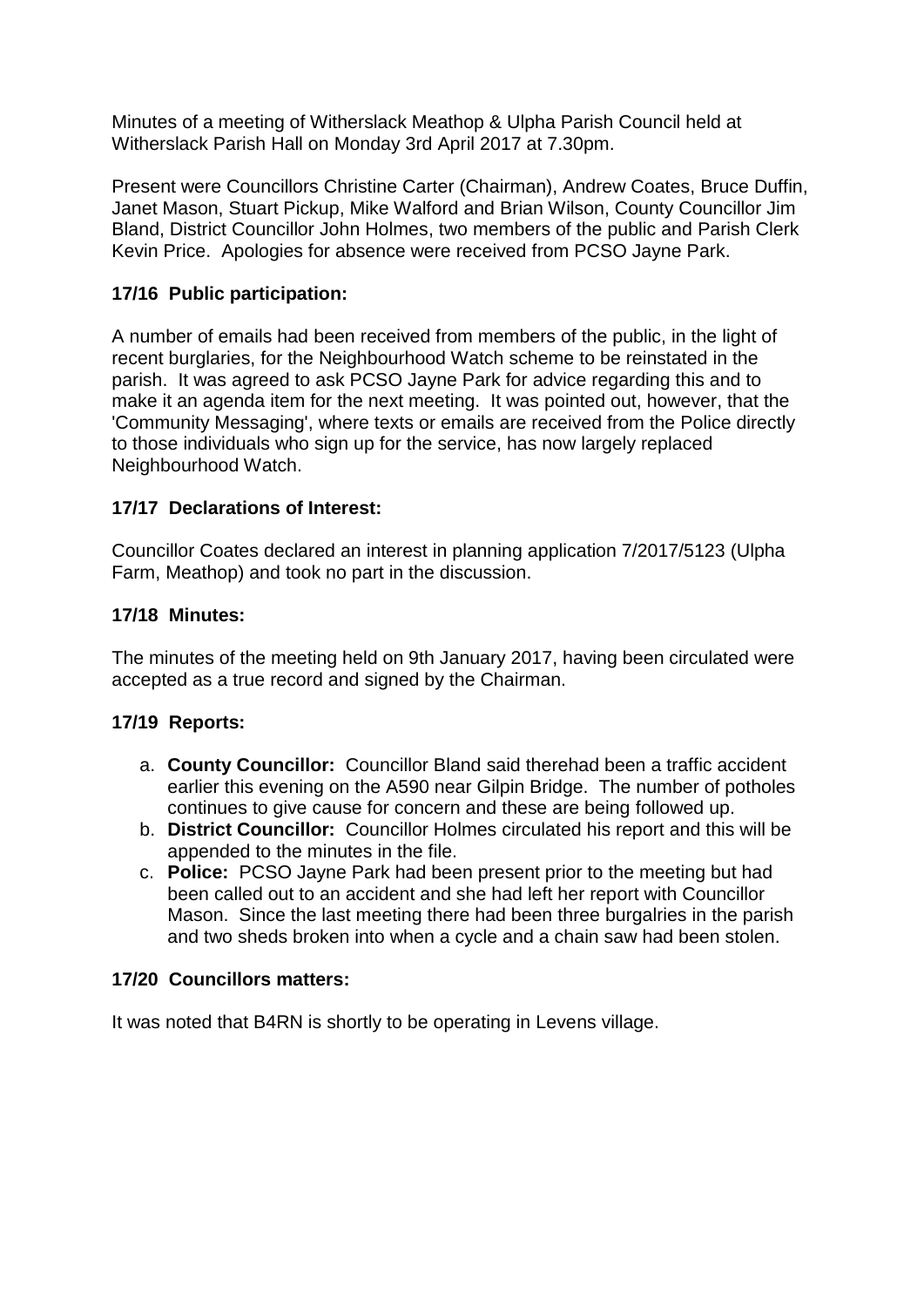# **17/21 Council website:**

The former Clerk, Lucy Rogers, had offered to run the village website, free of charge, on behalf of the Council and the thanks of the Council was to be recorded in the minutes. The legally required Council documents would be uploaded, but also any community news or activities. The Clerk will report this in the Two Valleys magazine and invite material to be sent to him for inclusion on the site

# **17/22 Laptop:**

As the Council's laptop is now surplus to requirements, it was resolved to sell it to the Chairman, who then tendered a cheque for £100.00.

# **17/23 Cattle grids:**

Councillor Homes reported that these should by now have been "filled up" to the underside of the metal rails. This should significantly reduce noise levels and as such will be acceptable to the Environmental Officer (SLDC). This is a temporary measure and Highways England have advised that these grids will be completely renovated during 2018.

# **17/24 Planning:**

*a. The following applications were considered::*

7/2017/5123 Ulpha Farm, Meathop. Change of use of building to provide alternative educational provision including accommodation of two portakabins within the existing building for a period of 3 years. Approval recommended.

7/2017/5106 Beck Head Farm, Beck Head. Replacement building to house a new home studio/bicycle shed and workshop and change of use land to garden. Approval recomended.

*b. The following decisions, notified to the Council by the Planning Authority, were noted:*

7/2016/5708 Black Bull Farm, Mill Side, Witherslack. Erection of farmstead, comprising agricultural worker's dwelling and agricultural building for animal housing, general storage purposes and agricultural contractor's business. Granted.

7/2015/5575 Black Bull Farm, Mill Side, Witherslack. Retention of chalet dwelling, on site of original chalet dwelling, for a five year period. Granted. 7/2016/5859 Foulshaw Moss Nature Reserve, Witherslack. Construct 480m of pedestrian boardwalk from sawn treated timber to allow visitor access to an edge area for recreational use and the viewing of wildlife. Granted. j7/2016/5815 Wilson House Farm, Kendal Road, Lindale. Confirmation of compliance with condition 6 (pest management) of planning application 7/2015/5752 - erection of agricultural building to accommodate egg production unit. Two feed hoppers. Granted.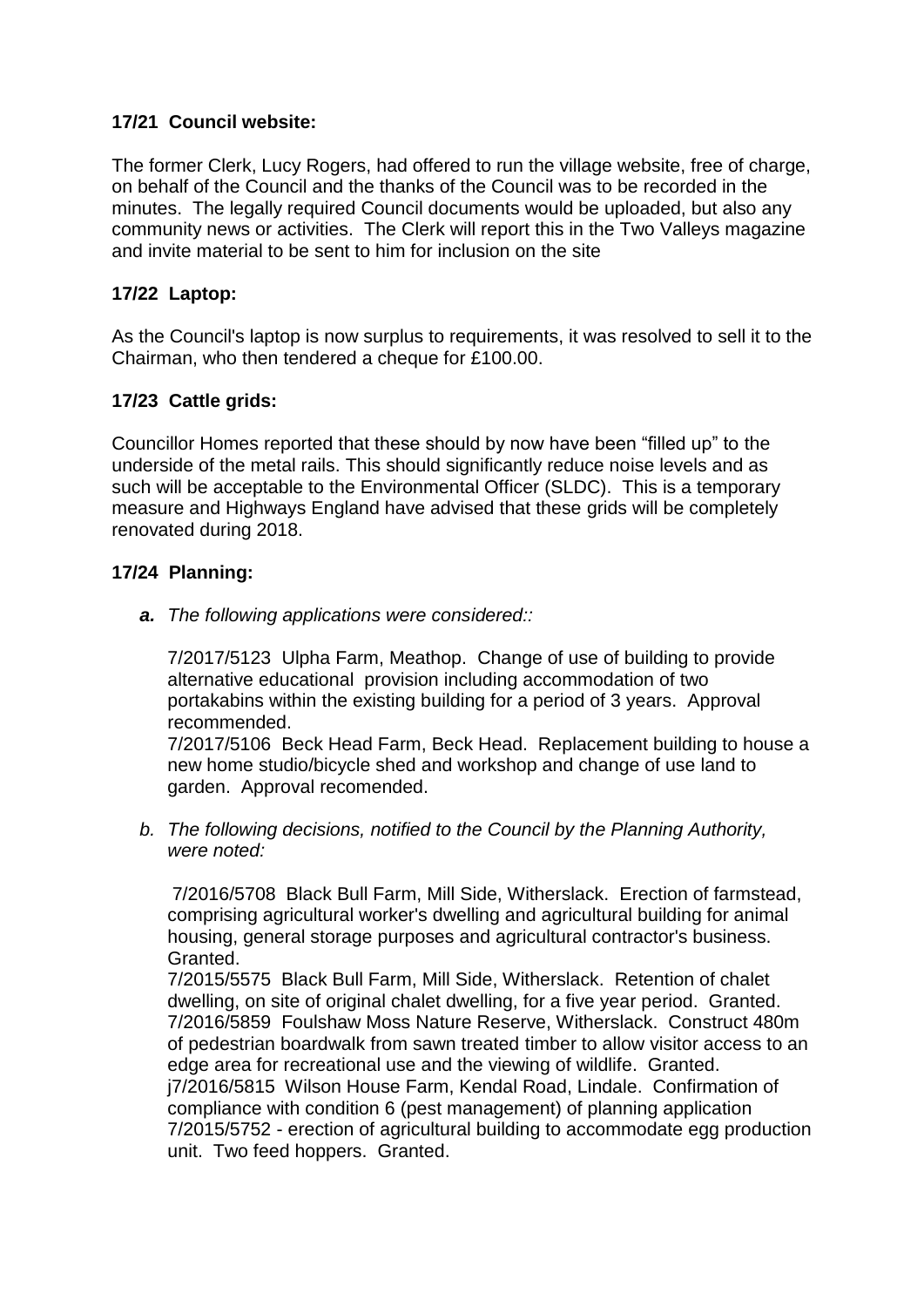# **17/25 Pinfold Quarry:**

The Council's planning application (7/2016/5538 Land to south of Village Hall, Witherslack. Change of use of land to recreational use) had been granted.

An alternative site has now been viewed by all Councillors, including Councillors Bland and Holmes, and it was agreed that Councillor Holmes would take a plan of this site to Andrew Smith at LDNPA for his comments regarding it's suitability for recreational use.

It was agreed that the group wishing to establish a play area should be contacted and asked about their intentions due to both these developments, (not solely on the Pinfold Quarry application, as the granting of this had the added proviso – that this planning permission relates to the material change of use of land only. No permission for physical works or operations is granted or implied pursuant to this application and a flood risk assessment would be required before any work could begin).

## **17/26 Parish Land:**

Councillor Walford said that nothing had come of the enquiry noted at the last meeting for the rental of the land and it was agreed to advertise in the Two Valleys magazine again.

#### **17/27 Land Trust:**

Councillor Walford said there was nothing to report at present.

## **17/28 Strategic Long Term Plan for the parish:**

Councillor Wilson had circulated a further document, outlining how a 'vision statement' could be formulated, to all Councillors and he said he is happy to discuss the way forward on an individual basis with Councillors. The Chairman and Councillor Mason agreed to meet with him shortly. This will now be an agenda item at every meeting.

#### **17/29 Memorial seat on Whitbarrow Scar:**

There is nothing further to report on this matter at present.

## **17/30 Neighbourhood Watch:**

(This had been dealt with during public participation).

## **17/31 Finance:**

*a. It was resolved to pay the following accounts:*

| Diane Malley | £81.00 | <b>Payroll Administration</b>         |
|--------------|--------|---------------------------------------|
| HMRC         |        | to be advised due to tax code changes |